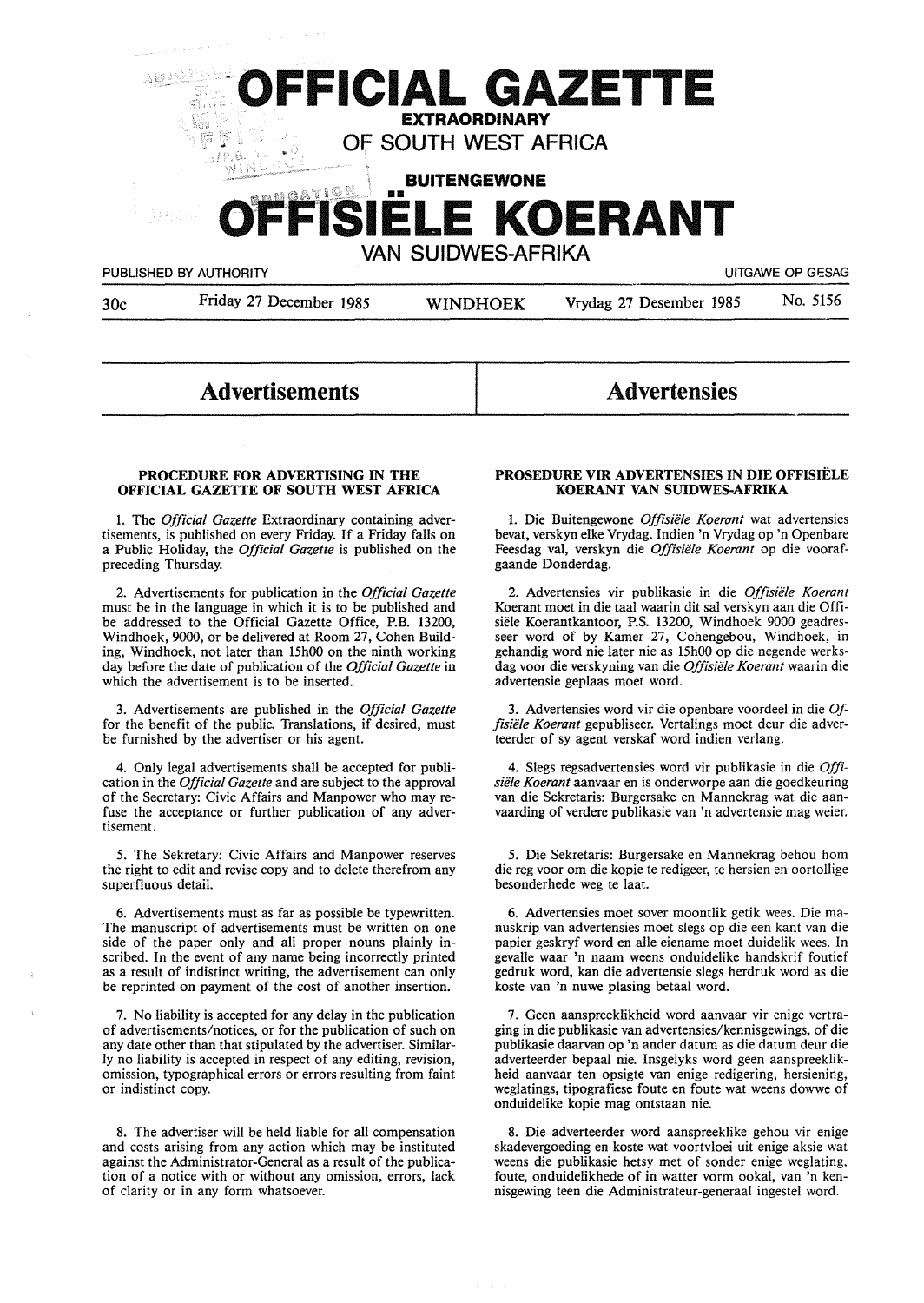9. The subscription for the *Official Gazette* is R20,00 per annum, post free in this territory and the Republic of South Africa, obtainable from Swapers Limited, P.O. Box 56, Windhoek, 9000. Postage must be prepaid by overseas subscriber. Single copies of the *Official Gazette* are obtainable from Swapers Limited, P.O. Box 56, Windhoek 9000, at the price as printed on copy. Copies are kept in stock for two years only.

10. The charge for the insertion of notices is as follows and is payable in the form of cheques, bills, postal or money orders:

# **LIST OF FIXED TARIFF RATES**

*Rate per* 

STANDARDISED NOTICES

| SIANDARDISED NOTICES                                                                                                                                                                                      | kate per<br>insertion<br>R |
|-----------------------------------------------------------------------------------------------------------------------------------------------------------------------------------------------------------|----------------------------|
| Transfer of business                                                                                                                                                                                      | 3,25                       |
| Deeds: Lost documents                                                                                                                                                                                     | 6,00                       |
| Business notices                                                                                                                                                                                          | 5,00                       |
| Administration of Estates Acts Notices, Forms<br>J. 187, 193, 197, 295, 297, 517 and 519                                                                                                                  | 2,00                       |
| Third party insurance claims for compensation.                                                                                                                                                            | 2,50                       |
| Insolvency Act and Company Acts Notices: J. 28,                                                                                                                                                           | 4.00                       |
| $N.B. -$ Forms 2 and 6 - additional statements<br>according to word count table, added to the basic<br>tariff.                                                                                            |                            |
| Change of name (four insertions) $\dots\dots\dots\dots$                                                                                                                                                   | 25,00                      |
| Naturalisation notices (including a reprint for the<br>advertiser)                                                                                                                                        | 2,00                       |
| Unclaimed moneys - only in the Official Gazette<br>Extraordinary, closing date 15 January (per entry<br>of "name, address and amount")                                                                    | 0,80                       |
| Butchers' notices                                                                                                                                                                                         | 5,00                       |
| Slum Clearance Court Notices, per premises                                                                                                                                                                | 4,00                       |
| Lost life insurance policies                                                                                                                                                                              | 2,00                       |
| NON-STANDARDISED NOTICES                                                                                                                                                                                  |                            |
| Company notices:                                                                                                                                                                                          | R                          |
| Short notices: Meetings, resolutions, offers of com-<br>promise, conversions of companies, voluntary<br>windings-up, etc.: closing of members' registers<br>for transfer and/or declarations of dividends | 11,00                      |
| Liquor Licence Notices (in Gazettes, Extraordinary<br>viz. June (Tvl; November/Cape; January/O.F.S.;<br>April/Natal), per bilingual application                                                           | 7,00                       |
| Declaration of dividends with profit statements, in-<br>cluding notes $\dots\dots\dots\dots\dots$                                                                                                         | 25,00                      |
| Long notices: Transfers, changes in respect of<br>shares or capital, redemptions, resolutions, volun-<br>tary liquidations                                                                                | 37,00                      |
| Trade marks in South West Africa                                                                                                                                                                          | 11,00                      |
|                                                                                                                                                                                                           |                            |
| Liquidators' and other appointees' notices                                                                                                                                                                | 7,00                       |

9. Die jaarlikse intekengeld op die *Offisiele Koerant* is R20,00 posvry in hierdie gebied en die Republiek van Suid-Afrika, verkrygbaar by Swapers Beperk, Posbus 56, Windhoek, 9000. Oorsese intekenaars moet posgeld vooruitbetaal. Enke! eksemplare van die *Offisiele Koerant* is verkrygbaar van Swapers Beperk, Posbus 56, Windhoek, 9000 teen die prys soos gedruk op eksemplaar. Eksemplare word vir slegs twee jaar in voorraad gehou.

10. Die koste vir die plasing van kennisgewings is soos volg en is betaalbaar by wyse van tjeks, wissels, pos- of geldorders:

# **LYS VAN VASTE TARIEWE**

| GESTANDAARDISEERDE<br><b>KENNISGEWINGS</b>                                                                                                                                                                   | Tarief per<br>plasing<br>R |
|--------------------------------------------------------------------------------------------------------------------------------------------------------------------------------------------------------------|----------------------------|
| Oordrag van besigheid                                                                                                                                                                                        | 3,25                       |
| Aktes: Verlore dokumente                                                                                                                                                                                     | 6,00                       |
| Besigheidskennisgewings                                                                                                                                                                                      | 5,00                       |
| Boedelwettekennisgewings: Vorms J. 187, 193,<br>197, 295, 297, 517 en 519                                                                                                                                    | 2,00                       |
| Derdepartyassuransie-eise om skadevergoeding.                                                                                                                                                                | 2,50                       |
| Insolvensiewet- en maatskappywettekennisge-<br>wings: J. 28, J. 29. Vorms 1 tot 9                                                                                                                            | 4,00                       |
| L.W. - Vorms 2 en 6 - bykomstige verklarings<br>volgens woordetaltabel, toegevoeg tot die basie-<br>se tarief.                                                                                               |                            |
| Naamsverandering(vier plasings)                                                                                                                                                                              | 25,00                      |
| Naturalisasiekennisgewings (insluitende 'n her-<br>druk vir die adverteerder)                                                                                                                                | 2,00                       |
| Onopgeëiste geld — slegs in die Buitengewone Of-<br>fisiële Koerant sluitingsdatum 15 Januarie (per in-<br>skrywing van "naam, adres en bedrag")                                                             | 0,80                       |
| Slagterskennisgewings                                                                                                                                                                                        | 5,00                       |
| Slumopruimingshofkennisgewings, per perseel                                                                                                                                                                  | 4,00                       |
| Verlore lewensversekeringspolisse                                                                                                                                                                            | 2,00                       |
| NIE-GESTANDAARDISEERDE KENNISGEWINGS                                                                                                                                                                         |                            |
| Maatskappykennisgewings:                                                                                                                                                                                     | R                          |
| Kort kennisgewings: Vergaderings, besluite, aanbod<br>van skikking, omskepping van maatskappye, vry-<br>wille likwidasies, ens.: sluiting van lederegisters vir<br>oordragte en/of verklarings van dividende | 11,00                      |
| Dranklisensiekennisgewings (in Buitengewone Of-<br>fisiële Koerante, t.w. Junie/Tvl.:November/Kaap;<br>Januarie/OVS; April/Natal) per tweetalige aan-<br>soek                                                | 7.00                       |
| Verklaring van dividende met profytstate, notas in-<br>gesluit                                                                                                                                               | 25,00                      |
| Lang kennisgewings: Oordragte, veranderings met<br>betrekking tot aandele of kapitaal, aflossings, be-<br>sluite, vrywillige likwidasies                                                                     | 37,00                      |
| Handelsmerke in Suidwes-Afrika                                                                                                                                                                               | 11,00                      |
| Likwidateurs en ander aangesteldes se kennisge-                                                                                                                                                              |                            |
|                                                                                                                                                                                                              | 7,00                       |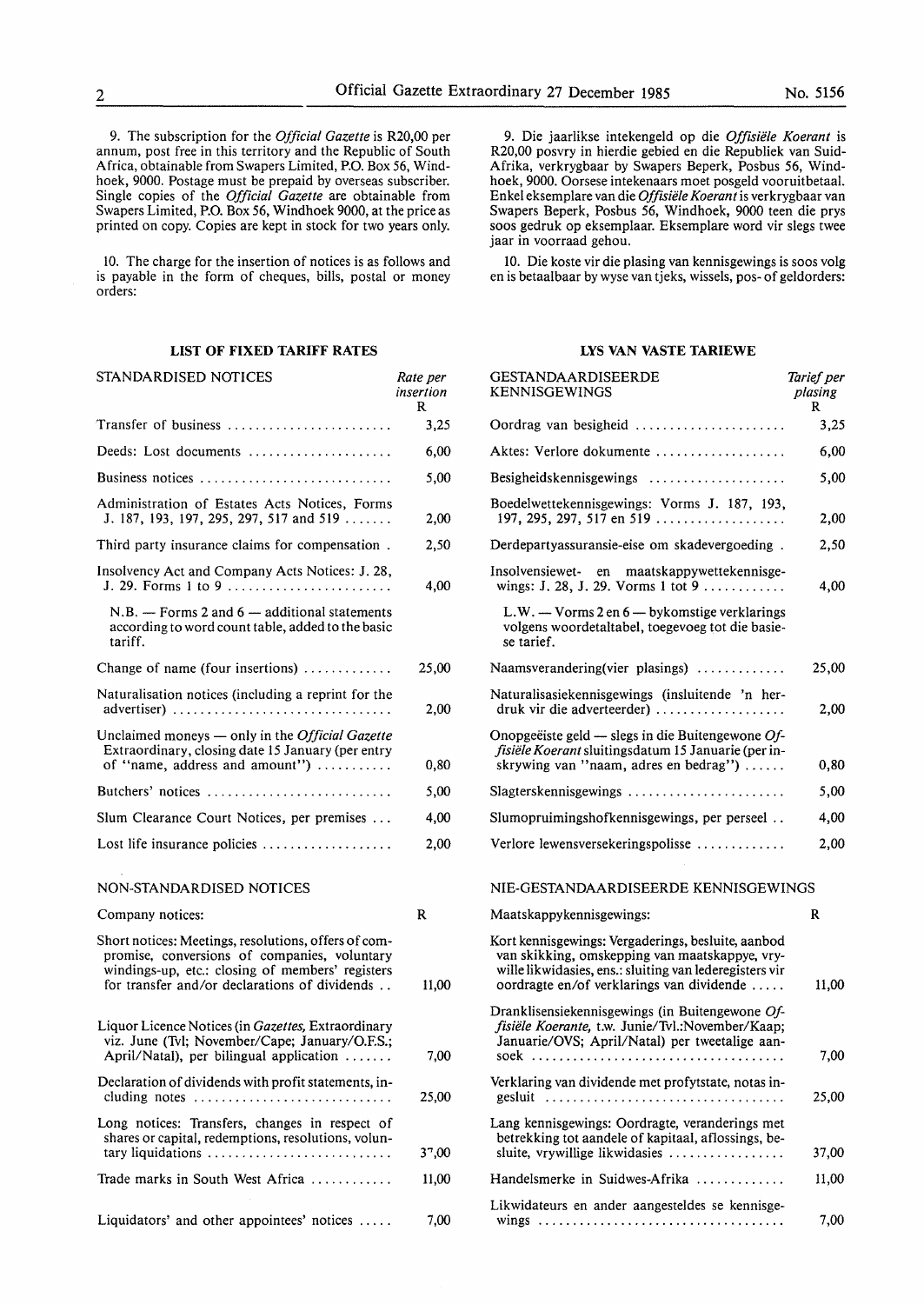# SALES IN EXECUTION AND OTHER PUBLIC SALES:

| Sales in execution                  | 18.00 |
|-------------------------------------|-------|
| Public auctions, sales and tenders: |       |
|                                     | -6.00 |
|                                     | 15.00 |
|                                     | 23.00 |

# ORDERS OF THE COURT:

| Provisional and final lquidations or sequestra-           |       |
|-----------------------------------------------------------|-------|
|                                                           | 14,00 |
| Reduction or change in capital mergers, offers of         |       |
| compromise                                                | 37,00 |
| Judical managements, <i>curator bonis</i> and similar     |       |
| and extensive <i>rule nisi</i>                            | 37,00 |
| Extension of return date $\dots\dots\dots\dots\dots\dots$ | 4.00  |
| Supersession and discharge of petitions (J. 158)          | 4,00  |
|                                                           |       |

11. The charge for the insertion of advertiseme,1ts other than the notices mentioned in paragraph 10 is at the rate of 56c per cm double column. (Fractions of a cm must be calculated as a cm).

12. No advertisements shall be inserted unless the charge is prepaid. Cheques, drafts, postal or money orders must be made payable to the Secretary: Civic Affairs and Manpower.

## **Vorm/Form 519**

#### **LIQUIDATION AND DISTRIBUTION ACCOUNT IN DECEASED ESTATE LYING FOR INSPECTION**

In terms of Section 35(5) of Act 66 of 1965 notice is hereby given that the liquidation and distribution account in the Estate specified in the Schedule will be open for inspection of all persons interested therein for a period of 21 days from the date of publication hereof (or otherwise as indicated) at the offices of the Master of the Supreme Court and Magistrate, as stated.

Should no objection thereto be lodged with the Master during the specified period, the Executor will proceed to make payment in accordance therewith.

> 452/85 GURTEL Francis Paul, 960214 01 0001 *5* Swakopmund, First and Final, 21 days, Windhoek, Swakopmund, Standard Bank SWA Bpk, (Geregistreerde Handelsbank), Trustee Tak, Posbus 2164, Windhoek 9000.

#### **Vorm/Form J 28**

## **ESTATES OR COMPANIES SEQUESTRATED OR WOUND UP PROVISIONALLY**

Pursuant to section 17(4) of the Insolvency Act, 1936, and section 356(1) of the Companies Act, 1973, notice is hereby given by the Master of the Supreme Cort that the estates or companies mentioned below have been sequestrated or wound up provisionally by order of the said Court.

# GEREGTELIKE EN ANDER OPENBARE VERKOPE:

| Geregtelike verkope                    | 18.00 |
|----------------------------------------|-------|
| Openbare veilings, verkope en tenders: |       |
|                                        | 6.00  |
|                                        | 15.00 |
| 251 tot 350 woorde                     | 23.00 |
|                                        |       |

#### ORDERS VAN DIE HOF:

| Voorlopige en finale likwidasies of sekwestrasie                               | 14.00 |
|--------------------------------------------------------------------------------|-------|
| Vermindering of verandering in kapitaalsame-<br>smeltings, aanbod van skikking | 37,00 |
| Geregtelike besture, <i>kurator bonis</i> en soortgelyke                       |       |
| en uitgebreide bevel nisi                                                      | 37.00 |
| Verlenging van keerdatum $\dots\dots\dots\dots\dots\dots$                      | 4.00  |
| Tersydestellings en afwysings van petisies (J. 158)                            | 4.00  |

11. Die koste vir die plasing van advertensies, behalwe die kennisgewings wat in paragraaf IO genoem word, is teen die tarief van 56c per sm dubbelkolom. (Gedeeltes van 'n sm moet as voile sm bereken word).

12. Geen advertensie word geplaas tensy die koste nie vooruitbetaal is nie. Tjeks, wissels, pos- en geldorders moet aan die Sekretaris,: Burgersake en Mannekrag betaalbaar gemaak word.

#### **LIKWIDASIE EN DISTRIBUSIEREKENING IN BESTORWE BOEDEL WAT TER INSAE LE**

Ingevolge Artikel 35(5) van Wet 66 van 1964 word hierby kennis gegee dat die likwidasie- en distribusierekening in die Boedel in die Bylae vermeld in die kantore van die Meester van die Hooggeregshof en Landdros soos vermeld vir 'n tydperk van 21 dae vanaf die datum van publikasie hiervan (of andersins soos aangedui) ter insae sal lê vir alle persone wat daarby belang het.

Indien geen besware daarteen by die Meester binne die gemelde tydperk ingedien word nie, sal die eksekuteur tot uitbetaling daarvolgens oorgaan.

## **BOEDELS OF MAATSKAPPYE WAT VOORLOPIG GESEKWESTREER OF GELIKWIDEER IS**

Ingevolge artikel 17(4) van die Insolvensiewet, 1936, en artikel 356(1) van die Maatskappywet, 1973, word hierby deur die Meester van die Hooggeregshof kennis gegee dat die boedels of maatskappye hieronder vermeld voorlopig op las van genoemde Hof gesekwestreer of gelikwideer is.

W41/85 BADHAM-THORNHILL John, Regional Representative, Civic Affairs & Manpower, P.O. Box 603, Grootfontein, 9000, 13 December 1985, Supreme Court of South West Africa, Cyril John Badham-Thornhill.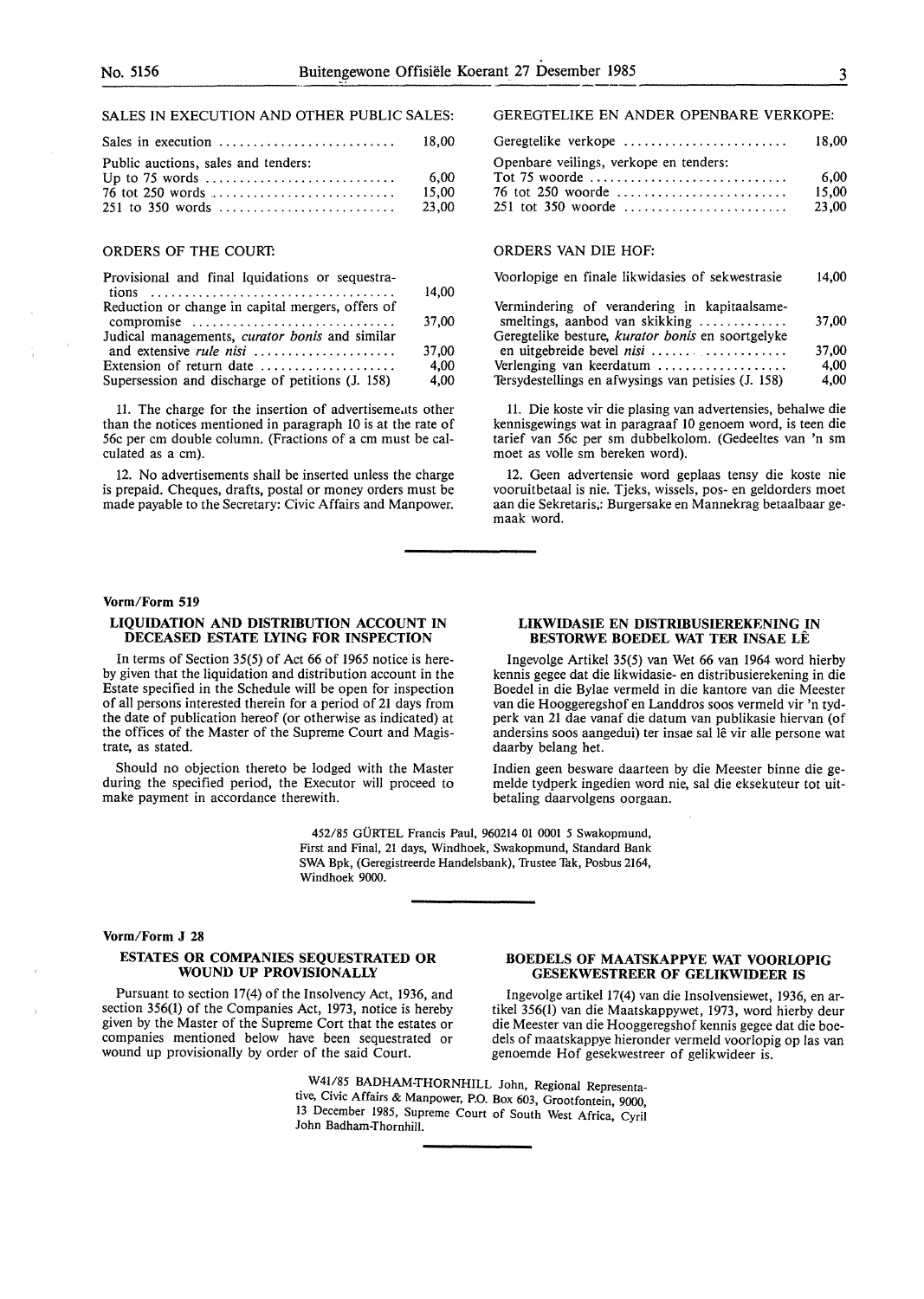#### **FIRST MEETINGS OF CREDITORS, CONTRIBUTORIES, MEMBERS OR DEBENTURE-HOLDERS OF SEQUESTRATED ESTATES, COMPANIES BEING WOUND UP OR PLACED UNDER PROVISIONAL JUDICIAL MANAGEMENT**

The estates and companies mentioned below having been placed under sequestration, being wound up or having been placed under provisional judicial management by order of the Supreme Court of South West Africa, Masters of the Supreme Court hereby given notice, pursuant to section 17(4) and 40(1) of the Insolvency Act, 1936, section 119(3),  $125(1)$  and  $196bis(4)$  of the Companies Act, 1926, and sections 356(1), 364(1) and 429 of the Companies Act, 1973, that first meeting of creditors, contributories, members or debenture-holders of the said estates or companies will be held on the dates and at the times and places mentioned below, for proof of claims against the estates or companies, the election of trustees, liquidators or judicial managers or managers or provisional judicial managers or for the purposes referred to in section 364 or 431 of Act 61 or 1973, as the case may be.

Meetings in a place in which there is a Master's office, will be held before the Master; elsewhere they will be held before the Magistrate.

W37 /85 MULLER Jacobus Johannes Phillipus van Keetmanshoop, 13 Descmber 1985, Hooggeregshof van Suidwes-Afrika, 22 Januarie 1986, 10h00, Meester van die Hooggeregshof.

#### **VIR GEBRUIK TEN OPSIGTE VAN KINDERS ONDER 10 JAAR DIE WET OP VREEMDELINGE, 1937 KENNISGEWING VAN VOORGENOME VANSVERANDERING**

Ek, JANETTA JOHANNA CHRISTINA TROMP (voorheen VAN WYK, gebore VAN VUUREN) woonagtig te Henry Caltenbruhnstraat 20, WINDHOEK wat werksaam is as huisvrou, is voornemens om by die Minister van Binnelandse Aangeleenthede aansoek te doen om magtiging kragtens artikel 9 van die Wet op Vreemdelinge, 1937, vir my minderjarige kinders CHRISTO ADRIAAN VANWYK en WILLEM JOHANNES VANWYK om die van TROMP aan te neem om die volgende redes, my kinders moet aanstaande jaar skool toe gaan en dit skep verwarring deurdat hulle onder 'n ander van as my huidige van moet deurgaan.

Hulle het voorheen die naam gedra van **VAN WYK** 

Enigeen wat daarteen beswaar het dat hulle bovermelde van aanneem, moet sy beswaar met vermelding van redes daarvoor, so gou moontlik skriftelik by die Landdros van WINDHOEK indien.

(Geteken) J J C TROMP (voorheen VAN WYK, gebore VAN VUUREN)

Datum: 25 NOVEMBER 1985

#### **EERSTE BYEENKOMSTE VAN SKULDEISERS, KONTRIBUANTE, LEDE OF SKULDBRIEFHOUERS VAN GESEKWESTREERDE BOEDELS, MAATSKAPPYE IN LIKWIDASIE OF ONDER VOORLOPIGE GEREGTELIKE BESTUUR**

Nademaal die boedels of maatskappye hieronder vermeld op las van die Hooggeregshof van Suidwes-Afrika gesekwestreer, gelikwideer of onder voorlopige geregtelike bestuur geplaas is, word hierby deur die Meesters van die Hooggeregshof ingevolge artikels 17(4) en 40(1) van die Insolvensiewet, 1936, artikels 119(3), 125(1) en 196bis(4) van die Maatskappywet, 1936, 1926, en artikels 356(1), 364(1) en 429 van die Maatskappywet, 1973, kennis gegee dat 'n eerste byeenkoms van skuldeisers, kontribuante, lede of skuldbriefhouers van genoemde boedels of maatskappye op die datums, ure en piekke hieronder vermeld, vir die bewys van eise teen die boedels of maatskappye, die verkiesing van kurators, likwidateurs of geregtelike bestuurders of bestuurders of voorlopige geregtelike bestuurders, of vir die doeleindes bedoel in artikel 364 of 431 van Wet 61 van 1973, na gelang van die geval, gehou sal word.

In 'n plek waarin 'n kantoor van 'n Meester is, word die byeenkoms voor die Meester en op ander plekke voor die Landdros gehou.

W20/85 Woodpecker Novelty Manufacturing Co. (Pty) Ltd, 3 Julie 1985, 13 Desember 1985, Hooggeregshof van Suidwes-Afrika, 22 Januarie 1985, 10h00, Meester van die Hooggeregshof.

#### **VIR GEBRUIK DEUR KINDERS TUSSEN 10 JAAR EN 21 JAAR DIE WET OP VREEMDELINGE,** 1937 **KENNISGEWING VAN VOORGENOME VANSVERANDERING**

Ek, LISEL LELANIE PLATT 'n minderjarige kind wat woonagtig is te LILIENCRONSTRAAT 13, EROS, WINDHOEK is voornemens om by die Minister van Binnelandse Aangeleenthede aansoek te doen om magtiging kragtens artikel 9 van die Wet op Vreemdelinge, 1937, om die van SCHMIDT aan te neem om die volgende redes:

- l. My natuurlike ouers het nie met mekaar in die huwelik getree nie
- 2. My moeder is getroud en dra nou die van Schmidt.
- 3. Ek is woonagtig saam met my moeder en haar eggenoot, wie **ek**  as my vader beskou en aanvaar.
- 4. Ek en my natuurlike vader het geen skakeling.
- 5. Ek wil graag dieselfde van dra as my moeder.

Ek het voorheen die naam gedra van PLATT

Ek word in hierdie aansoek bygestaan deur my moeder JEANET-TE EVA SCHMIDT.

Enigeen wat daarteen beswaar het dat ek bovermelde van SCHMIDT aanneem, moet sy beswaar met vermelding van redes voorvoor, so gou moontlik by die Landdros van WINDHOEK indien.

Geteken: 21-11-85

Mede-onderteken: Moeder Datum: 21-11-1985